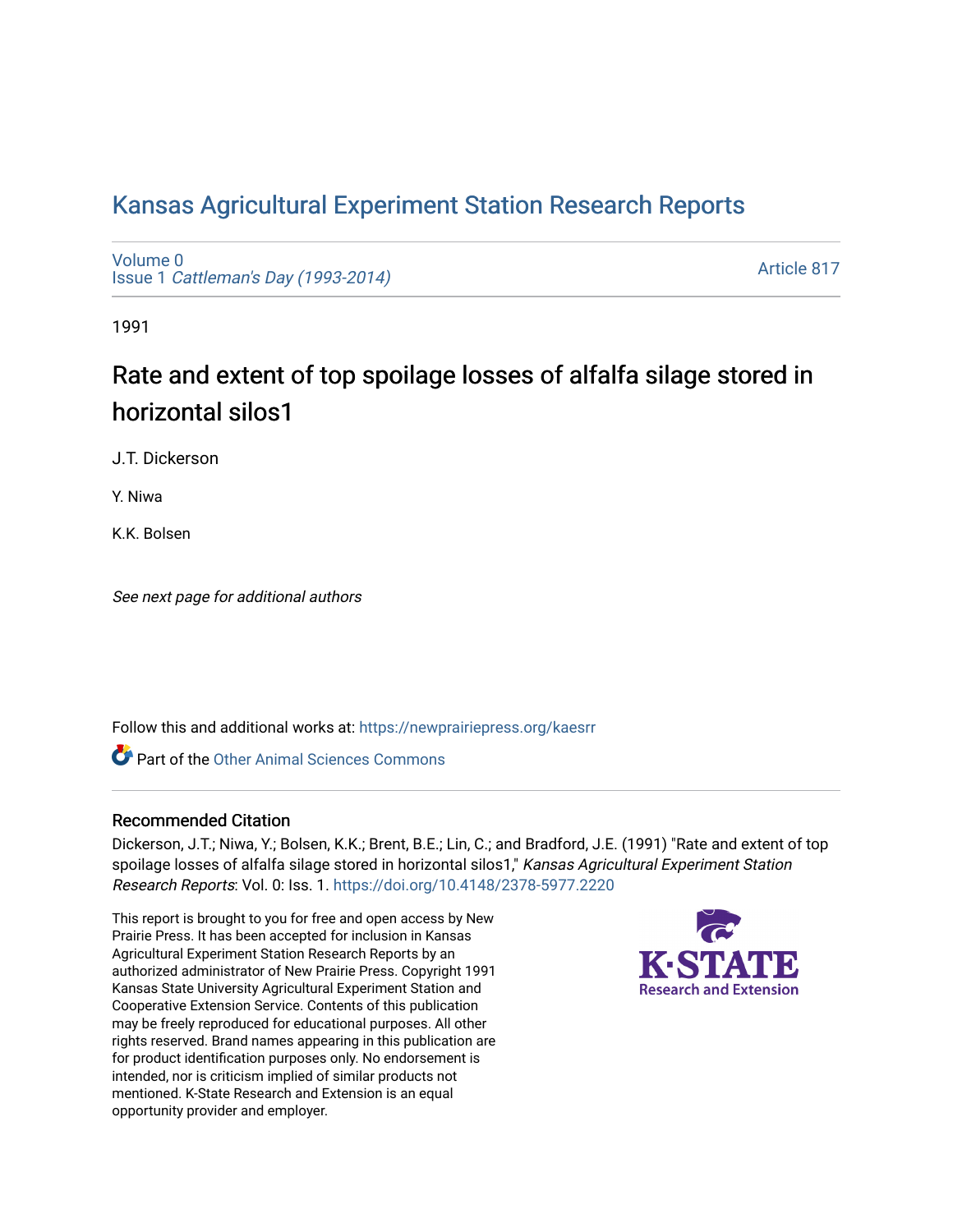## Rate and extent of top spoilage losses of alfalfa silage stored in horizontal silos1

## **Abstract**

Effects of covering, time, and depth from the surface on the rate and extent of top spoilage losses in alfalfa silages stored in horizontal silos were studied under pilot- and farm-scale conditions. Covering silages increased silage DM and nutrient recoveries, regardless of time or depth from the original surface, when compared to uncovered counterparts. Treatment x location x time interactions (P<.001) were observed for pH, lactic acid, and DM recovery in uncovered silages. By week 2 post-ensiling, significant deterioration had occurred in the top foot of uncovered silages, as evidenced by higher pH (7.36) and lower lactic acid (2.1% of the silage DM) and DM recoveries (85.6% of the DM ensiled). After week 4 postensiling, significant deterioration had occurred in the second foot from the surface, and it continued into the third foot after week 7. These data indicate that protecting the silage stored in the top 3 ft of horizontal silos immediately after filling should greatly increase storage efficiency.

## Keywords

Cattlemen's Day, 1991; Kansas Agricultural Experiment Station contribution; no. 91-355-S; Report of progress (Kansas State University. Agricultural Experiment Station and Cooperative Extension Service); 623; Beef; Silage; Alfalfa; Top spoliage; Horizontal silos

## Creative Commons License



This work is licensed under a [Creative Commons Attribution 4.0 License](https://creativecommons.org/licenses/by/4.0/).

## Authors

J.T. Dickerson, Y. Niwa, K.K. Bolsen, B.E. Brent, C. Lin, and J.E. Bradford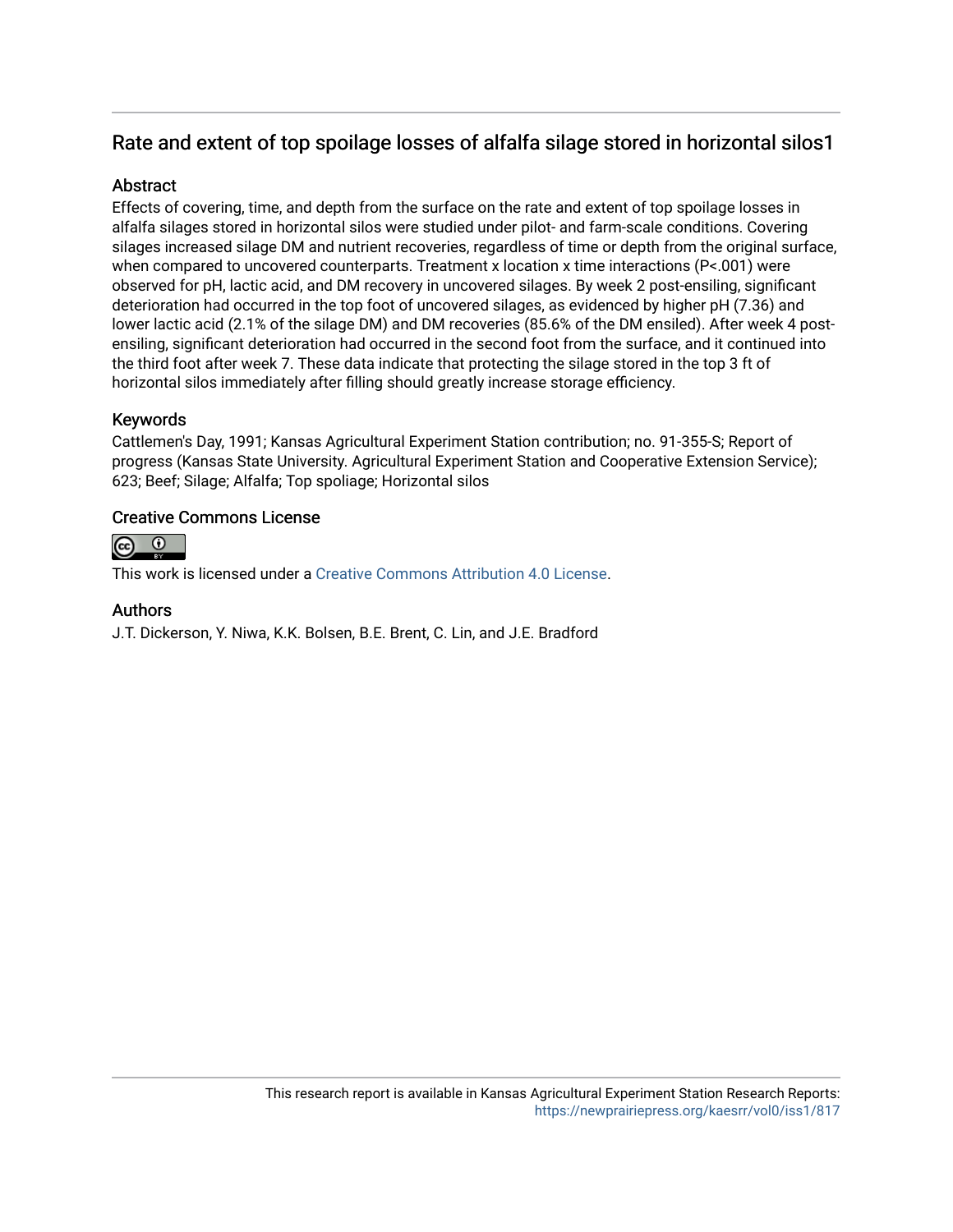### **RATE AND EXTENT OF TOP SPOILAGE LOSSES OF ALFALFA SILAGE STORED IN HORIZONTAL SILOS**<sup>1</sup>

*J. T. Dickerson, Y. Niwa<sup>2</sup>, K. K. Bolsen, B. E. Brent, C. Lin, and J. E. Bradford*

#### **Summary**

Effects of covering, time, and depth from the surface on the rate and extent of top spoilage losses in alfalfa silages stored in horizontal silos were studied under pilot- and farm-scale conditions. Covering silages increased silage DM and nutrient recoveries, regardless of time or depth from the original surface, when compared to uncovered counterparts. Treatment  $\times$  location  $\times$  time interactions (P< .001) were observed for pH, lactic acid, and DM recovery in uncovered silages. By week 2 post-ensiling, significant deterioration had occurred in the top foot of uncovered silages, as evidenced by higher pH (7.36) and lower lactic acid (2.1% of the silage DM) and DM recoveries (85.6% of the DM ensiled). After week 4 post-ensiling, significant deterioration had occurred in the second foot from the surface, and it continued into the third foot after week 7. These data indicate that protecting the silage stored in the top 3 ft of horizontal silos immediately after filling should greatly increase storage efficiency.

(Key Words: Silage, Alfalfa, Top Spoilage, Horizontal Silos.)

#### **Introduction**

Horizontal (bunker and trench) silos are economically attractive for storing large amounts of ensiled feeds, but by design, they allow large percentages of the silage mass to be exposed to the environment. Because these structures are relatively shallow, over 20% of the original ensiled volume can be within the top 3 ft. Past research with corn has shown dry matter (DM) losses of up to 40% in the top 20 inches of silage. To date, controlled experiments under simulated farm-scale conditions have not adequately characterized the rate and extent of DM losses occurring in this top layer. Such data are necessary to assess the economic feasibility of covering silage in horizontal silos.

Our objectives were to determine the extent of losses in the top 3 ft of farm-scale horizontal silos and to develop a laboratory model to study the rate and extent of those losses.

#### **Experimental Procedures**

**Pilot-scale silos**. First-cutting alfalfa (10% bloom) was packed to equal densities (15 lb of  $DM/ft^3$  into 16, 55-gallon drums. Each drum was divided horizontally with plastic netting into thirds to partition the fresh material at 12 and 24 inches below the original surface. A perforated 1.0 in. PVC pipe was placed at the bottom of each drum and connected through an air-lock to drain off percolated water. Drums were either covered with .4 mm plastic sheeting or left uncovered. Pilot silos were stored outside and opened at 2, 4, 7, and 12 weeks post-ensiling (two silos/treatment/opening time). Samples were analyzed for pH, lactic acid, acetic acid, and DM content. The data were analyzed as a split-plot design with duplicate drums and time periods being whole-plot factors, and location (depth) within drums denoting the sub-plot units.

Financial assistance was provided by Kemin Industries Inc., Des Moines, Iowa and Mr. <sup>1</sup> Richard Porter, Reading, Kansas.

<sup>&</sup>lt;sup>2</sup>Visiting researcher from Nihon University, Fujisawa City, Japan.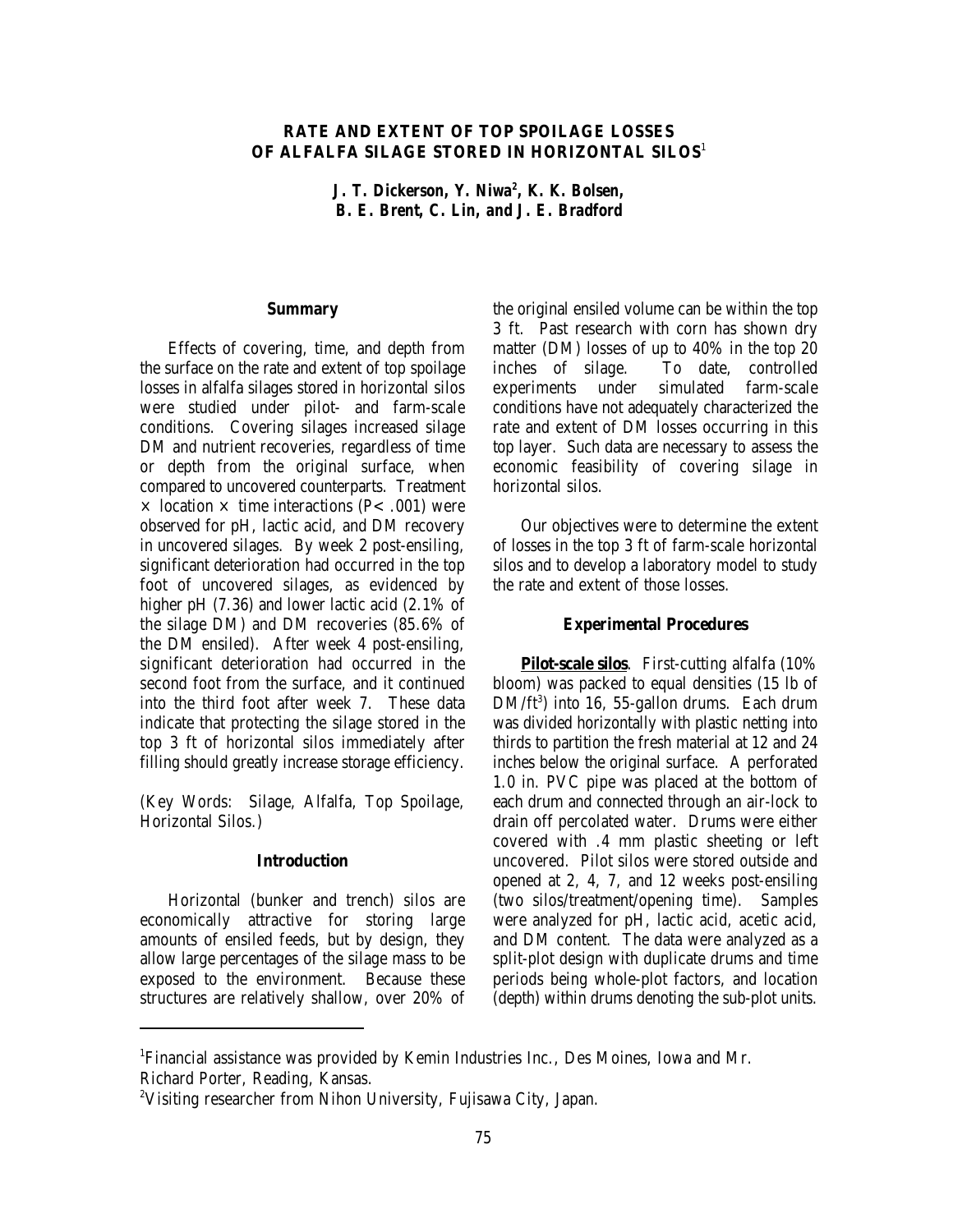**Farm-scale silos**. Second-cutting alfalfa (10% bloom) was swathed, wilted, chopped, and packed in two, 16 ft long  $\times$  13.5 ft wide  $\times$ 4 ft deep, bunker silos. During filling, nylon net bags, each containing 6.5 lb of fresh material, were placed 10, 20, and 30 inches from the top of the original silage mass. Thermocouples were placed at each location, and temperatures were recorded daily for the first 30 days. The silos contained similar amounts of fresh material and were packed by a tractor to densities that were similar to those in the pilot-scale silos. Treatments were the same as in the pilot-scale trial. Bunkers were emptied at 12 weeks post-ensiling. Nylon bags were recovered, and silage was weighed, mixed, sampled, and analyzed as above.

#### **Results and Discussion**

Silages stored in covered pilot-scale silos were well preserved and of high quality, whereas uncovered silages were of poor quality and deteriorated steadily during storage. Treatment  $\times$  location  $\times$  time interactions (P<.001) were observed for pH, lactic acid content, and DM recovery. Figure 1 shows the effects of covering and time post-ensiling on silage pH at the three depths from the original surface. The silage pH in covered drums was below 5.0 at all four opening times, regardless of location. In contrast, in the top 12 inches, uncovered silages exhibited a dramatically higher pH  $(7.36)$  by week 2 post-ensiling. Deterioration progressed as deep as 24 inches in uncovered silages by week 7, and by week 12, pH of silage was similar below 24 inches and at 12 to 24 inches (6.15 and 6.14).

Illustrated in Figure 2 are the effects of covering and time post-ensiling on silage lactic acid content at the three depths from the original surface. Lactic acid content of silage stored in covered drums was not affected by time or location; 7.3, 8.2, and 8.3% of the silage DM at the 0 to 12, 12 to 24, and 24 to 36 inch depths, respectively, at week 12 post-ensiling. Lactic acid content of a silage represents a balance between lactic acid production and utilization. There was insufficient lactic acid to preserve silage in the top 12 inches of uncovered silages at all of the opening periods. Initially in the uncovered silages, adequate amounts of lactic acid were present below 12 inches. However, by week 12, silage lactic acid content had markedly declined, whereas acetic acid had increased (9.9, 10.6, and 10.0% of the silage DM at the 0 to 12, 12 to 24, and 24 to 36 inch depths, respectively). Silage acetic acid and ammonianitrogen contents were higher  $(P<.05)$  when silage was stored in uncovered silos, regardless of location or storage period. Silage made in uncovered silos possessed characteristics commonly observed in poorly preserved material.

Shown in Figure 3 are the effects of covering and time post-ensiling on silage DM recovery at the three depths from the original surface. Silages stored in covered drums exhibited high DM recoveries, regardless of time or location, averaging 92.3, 91.3, and 91.3% of the DM ensiled at the three depths at week 12. As expected, DM recoveries were compromised in uncovered silages, regardless of depth. Silage DM recovery decreased linearly at each opening date for silage above 12 inches and at week 4 in silage stored 12 to 24 inches from the original surface. The DM recoveries of silage stored in uncovered silos at week 12 were 33.9, 59.2, and 64.2% of the DM ensiled at the 0 to 12, 12 to 24, and 24 to 36 inch depths, respectively.

Shown in Table 1 are the effects of covering and depth from the surface on silage DM recovery, pH, lactic acid, acetic acid, and temperature in the farm-scale silos. The covered silage was of excellent quality and similar to silage made in the covered pilot-scale silos. Silage from the uncovered farm-scale silo exhibited low DM recovery (22.2% of the DM ensiled), high pH (9.59), and low lactic acid content (0.1% of the silage DM) 10 inches from the surface at 12 weeks post-ensiling. Below 20 inches from the surface, silage DM recovery and pH approached the levels in covered silage. Silage temperature at 30 days post-ensiling was significantly higher at all depths in the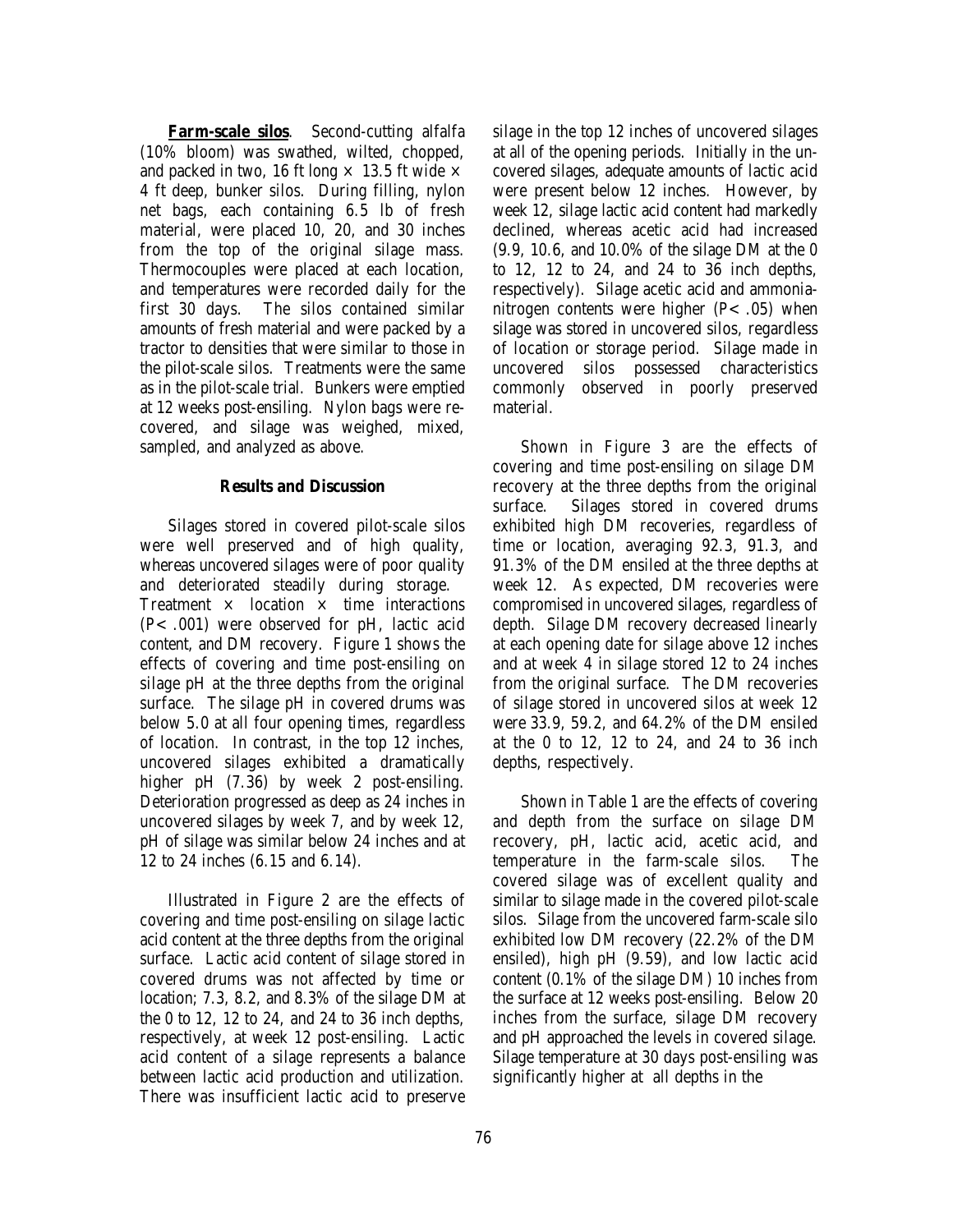uncovered farm-scale silo when compared to silage that was covered.

Pilot-scale silos successfully replicated most conditions in the farm-scale silos. However,

temperatures in the farm-scale silos were higher, probably representing greater heat dissipation from the smaller, less insulated, pilot-scale silos.

## **Table 1. Effects of Covering Treatment and Depth from the Surface on DM Recovery, pH, Lactic Acid, Acetic Acid, and Temperature of Alfalfa Silage Stored in Farm-scale Horizontal Silos at 12 Weeks Post-ensiling**

| <b>Treatment</b> | Depth from<br>surface, inches | DM<br>recovery <sup>1</sup> | pH   | Lactic<br>acid <sup>2</sup> | Acetic<br>acid <sup>2</sup> | Lactic:<br>acetic | Temp, $3$<br>$\mathbf{P}$ |       |
|------------------|-------------------------------|-----------------------------|------|-----------------------------|-----------------------------|-------------------|---------------------------|-------|
| Uncovered        | 10                            | 22.2                        | 9.58 | . 1                         |                             |                   | 97                        | (120) |
| Covered          | 20                            | 76.6                        | 5.35 | 3.1                         | 2.0                         | 1.6               | 127                       | (122) |
|                  | 30                            | 85.4                        | 4.55 | 2.6                         | 2.2                         | 1.2               | 82                        | (106) |
|                  | 10                            | 92.8                        | 4.88 | 2.4                         | 1.3                         | 1.8               | 72                        | (75)  |
|                  | 20                            | 98.4                        | 4.49 | 7.5                         | 3.6                         | 2.1               | 77                        | (82)  |
|                  | 30                            | 94.3                        | 4.50 | 8.0                         | 4.8                         | 1.7               | 72                        | (86)  |

<sup>1</sup>Expressed as a  $%$  of the DM ensiled.

 ${}^{2}$ Expressed as a % of the silage dry matter.

<sup>3</sup>Temperature at 30 days post-ensiling and maximum temperature from 0 to 30 days in parenthesis.